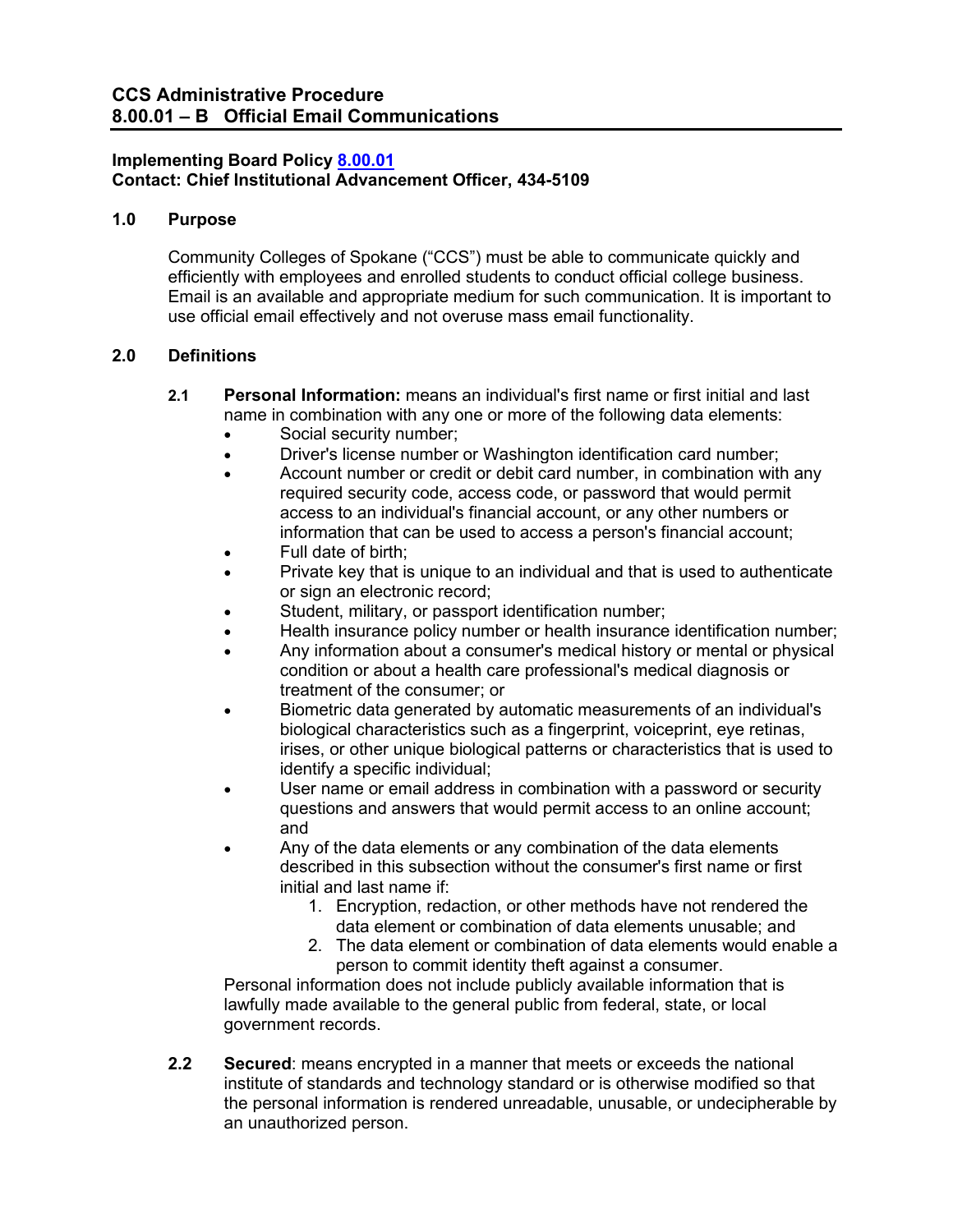#### **3.0 Responsibilities**

- **3.1** CCS provides email addresses and email service to all employees so they can effectively and efficiently share important and timely work-related information.
- **3.2** District and college administrators or their representatives depend on email to communicate important information to the district community; accordingly, email communications authorized as an "official communication" should be received and read as any other official communication.
- **3.3** Employees are responsible for reviewing messages received through their CCS email account on a frequent and consistent basis and responding as appropriate, during contractual days. Communications may be time sensitive. CCS email accounts are for college business-related communications only.

#### **4.0 Non-Disclosure of Sensitive/Protected Information**

Sensitive or protected Personal Information shall not be transmitted by unencrypted email. Unencrypted email is inherently a non-secure medium of transmission and is easily captured or redirected. Any emails with Information protected by FERPA and HIPAA regulations must be sent using CCS email encryption settings.

#### **5.0 Public Documents**

- **5.1** Use of CCS email is part of the workflow of CCS employees and must be restricted to work use. Personal use is limited to De Minimis use restrictions in [7.30.05-A Acceptable Use of Information Technology Resources.](https://ccs.spokane.edu/ccsglobal/media/Global/PDFs/District/Policies/CH7/7.30.05_AcceptUse/7-30-05A_AcceptableUse.pdf) Under no circumstances may CCS email be used for political campaign purposes or for personal commercial business interests.
- **5.2** All CCS emails are considered public records and are subject to public disclosure. In the case of a public records request their contents will be disclosed unless a specific exemption applies. Emails can also be reviewed by CCS in cases of employee investigations. Employees are to avoid content and language in CCS emails that could cause harm to the organization or its reputation.

## **6.0 Official Email Distribution Groups**

**6.1** CCS email is used to quickly and effectively communicate with individuals and large groups of people. Current email groups are maintained to enable offices, work units, departments and programs to reach large segments of the district. Each email group has an administrator to manage membership and use. Administrators of each group may establish the purpose and usage expectations for the email groups they administrate. This can include determinations about who is part of the group and who is authorized to send emails to the entire email group. These group-specific procedures should be clearly communicated to members of that group.

## **7.0 CCS Districtwide Email Group**

**7.1** CCS maintains a CCS email group (CCS Everyone) that includes all faculty, staff, administrators and trustees. This email group was created to enable official and important districtwide information to be distributed. There is an expectation that it should be received and read as any other official communication.